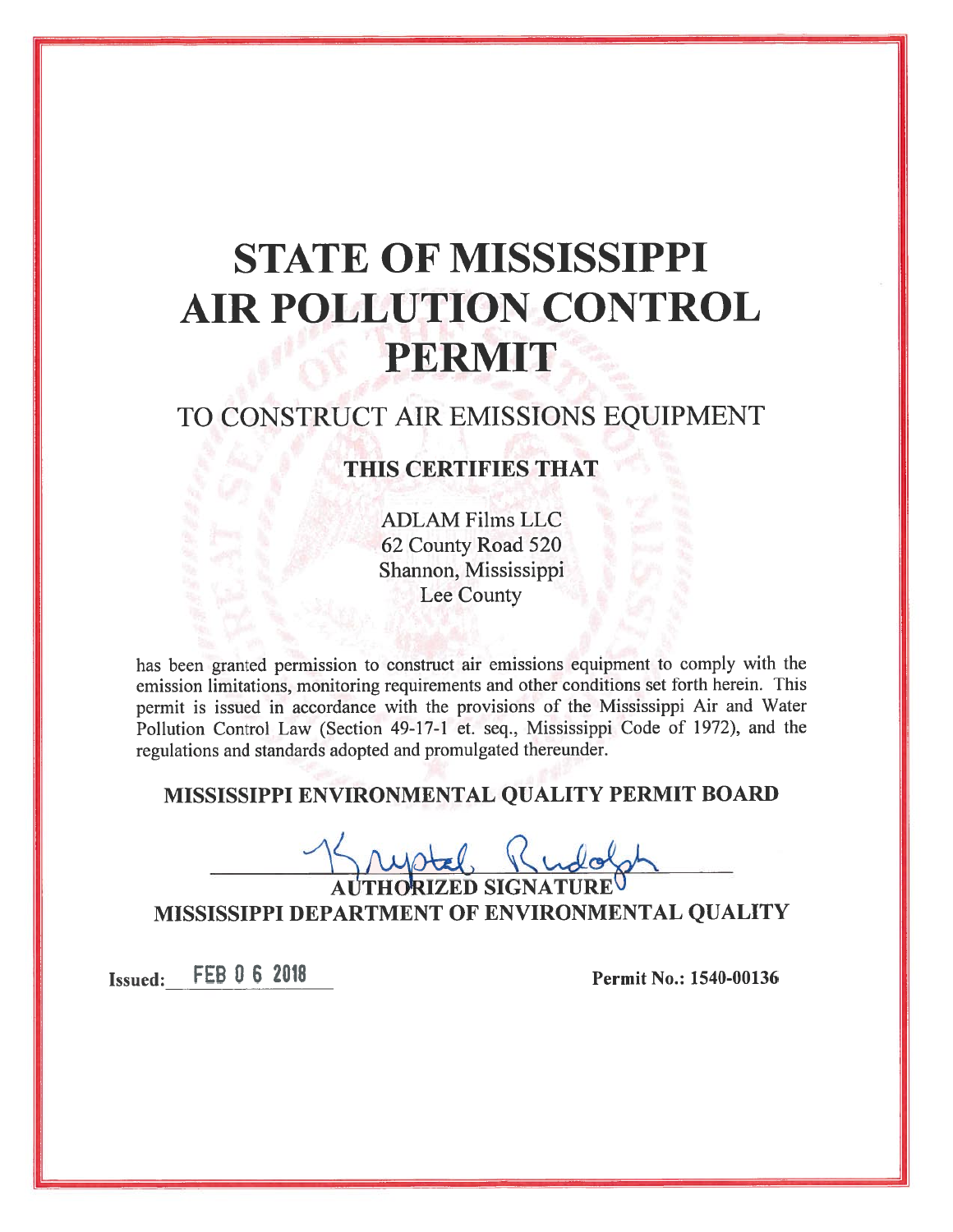#### **SECTION 1**

#### **A. GENERAL CONDITIONS**

- 1. This permit is for air pollution control purposes only. (Ref.: 11 Miss. Admin. Code Pt. 2, R. 2.1.D.)
- 2. Any activities not identified in the application are not authorized by this permit. (Ref.: Miss. Code Ann. 49-17-29 1.b)
- 3. The knowing submittal of a permit application with false information may serve as the basis for the Permit Board to void the permit issued pursuant thereto or subject the applicant to penalties for operating without a valid permit pursuant to State Law. (Ref.: 11 Miss. Admin. Code Pt. 2, R. 2.2.B(5).)
- 4. It is the responsibility of the applicant/permittee to obtain all other approvals, permits, clearances, easements, agreements, etc., which may be required including, but not limited to, all required local government zoning approvals or permits. (Ref.: 11 Miss. Admin. Code Pt. 2, R. 2.1.D(6).)
- 5. The issuance of a permit does not release the permittee from liability for constructing or operating air emissions equipment in violation of any applicable statute, rule, or regulation of state or federal environmental authorities. (Ref.: 11 Miss. Admin. Code Pt. 2, R. 2.2.B(7).)
- 6. It shall not be a defense for a permittee in an enforcement action that it would have been necessary to halt or reduce the permitted activity in order to maintain compliance with the conditions of the permit, unless halting or reducing activity would create an imminent and substantial endangerment threatening the public health and safety of the lives and property of the people of this state. (Ref.: 11 Miss. Admin. Code Pt. 2, R. 2.2. $B(15)(a)$ .)
- 7. The permit and/or any part thereof may be modified, revoked, reopened, and reissued, or terminated for cause. Sufficient cause for a permit to be reopened shall exist when an air emissions stationary source becomes subject to Title V. The filing of a request by the permittee for a permit modification, revocation and reissuance, or termination, or of a notification of planned changes or anticipated noncompliance does not stay any permit condition. (Ref.: 11 Miss. Admin. Code Pt. 2, R. 2.2.B(15)(b).)
- 8. The permit does not convey any property rights of any sort, or any exclusive privilege. (Ref.: 11 Miss. Admin. Code Pt. 2, R. 2.2.B(15)(c).)
- 9. The permittee shall furnish to the DEQ within a reasonable time any information the DEQ may request in writing to determine whether cause exists for modifying, revoking and reissuing, or terminating the permit or to determine compliance with the permit. Upon request, the permittee shall also furnish to the DEQ copies of records required to be kept by the permit or, for information claimed to be confidential, the permittee shall furnish such records to the DEQ along with a claim of confidentiality. The permittee may furnish such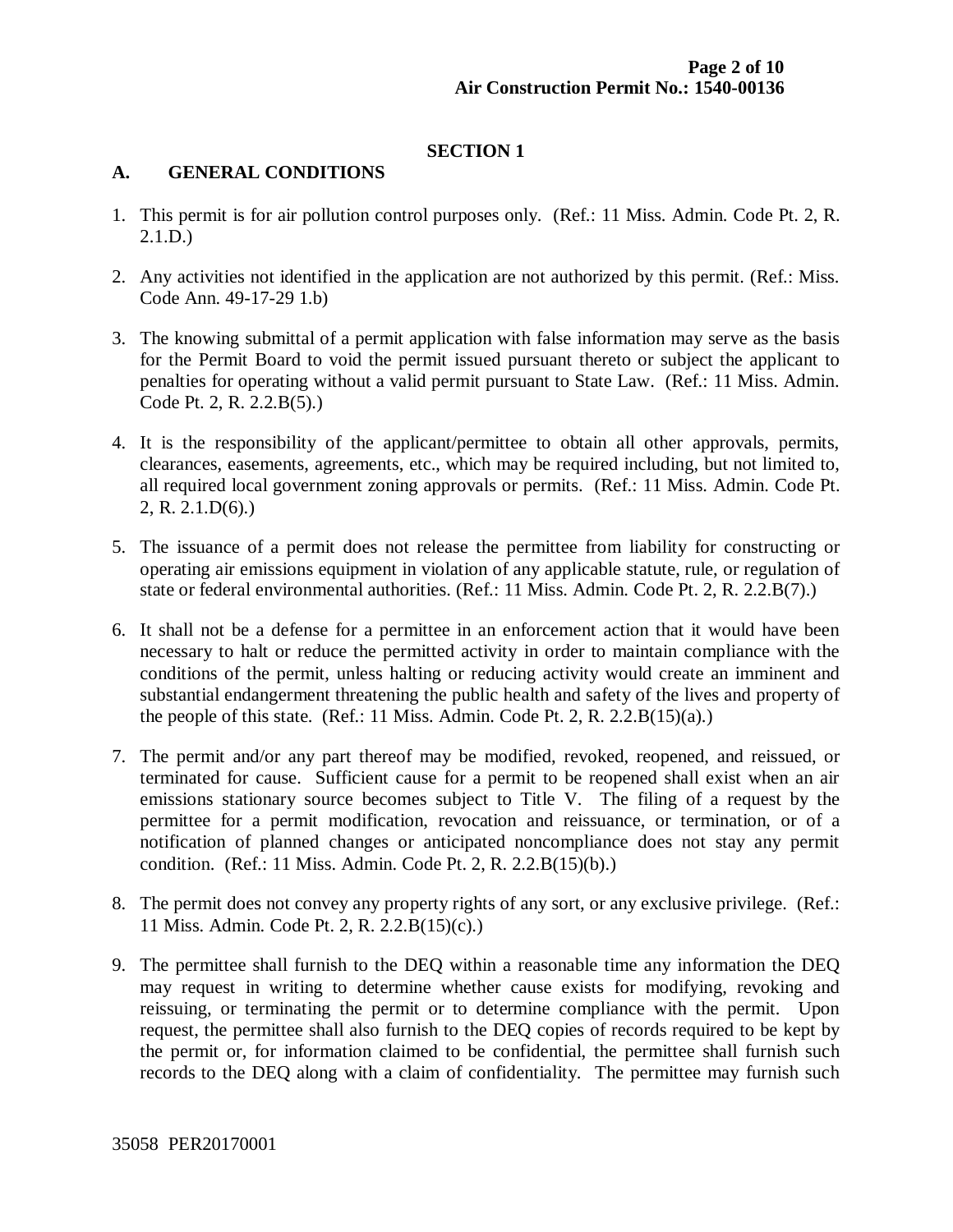records directly to the Administrator along with a claim of confidentiality. (Ref.: 11 Miss. Admin. Code Pt. 2, R. 2.2.B(15)(d).)

- 10. Design and Construction Requirements: The stationary source shall be designed and constructed so as to operate without causing a violation of an Applicable Rules and Regulations, without interfering with the attainment and maintenance of State and National Ambient Air Quality Standards, and such that the emission of air toxics does not result in an ambient concentration sufficient to adversely affect human health and well-being or unreasonably and adversely affect plant or animal life beyond the stationary source boundaries. (Ref.: 11 Miss. Admin. Code Pt. 2, R. 2.5.A.)
- 11. Solids Removal: The necessary facilities shall be constructed so that solids removed in the course of control of air emissions may be disposed of in a manner such as to prevent the solids from becoming windborne and to prevent the materials from entering State waters without the proper environmental permits. (Ref.: Miss. Code Ann. 49-17-29)
- 12. Diversion and Bypass of Air Pollution Controls: The air pollution control facilities shall be constructed such that diversion from or bypass of collection and control facilities is not needed except as provided for in 11 Miss. Admin. Code Pt. 2, R. 1.10., "Air Emission Regulations for the Prevention, Abatement, and Control of Air Contaminants." (Ref.: 11 Miss. Admin. Code Pt. 2, R. 1.10.)
- 13. Fugitive Dust Emissions from Construction Activities: The construction of the stationary source shall be performed in such a manner so as to reduce fugitive dust emissions from construction activities to a minimum. (Ref.: 11 Miss. Admin. Code Pt. 2, R. 2.5.A(4).)
- 14. Right of Entry: The permittee shall allow the Mississippi Department of Environmental Quality Office of Pollution Control and the Mississippi Environmental Quality Permit Board and/or their representatives upon presentation of credentials:
	- a) To enter upon the permittee's premises where an air emission source is located or in which any records are required to be kept under the terms and conditions of this permit; and
	- b) At reasonable times to have access to and copy any records required to be kept under the terms and conditions of this permit; to inspect any monitoring equipment or monitoring method required in this permit; and to sample any air emissions. (Ref.: Miss. Code Ann. 49-17-21)
- 15. Permit Modification or Revocation: After notice and opportunity for a hearing, the Permit Board may modify the permit or revoke it in whole or in part for good cause shown including, but not limited to:
	- a) Persistent violation of any of the terms or conditions of this permit;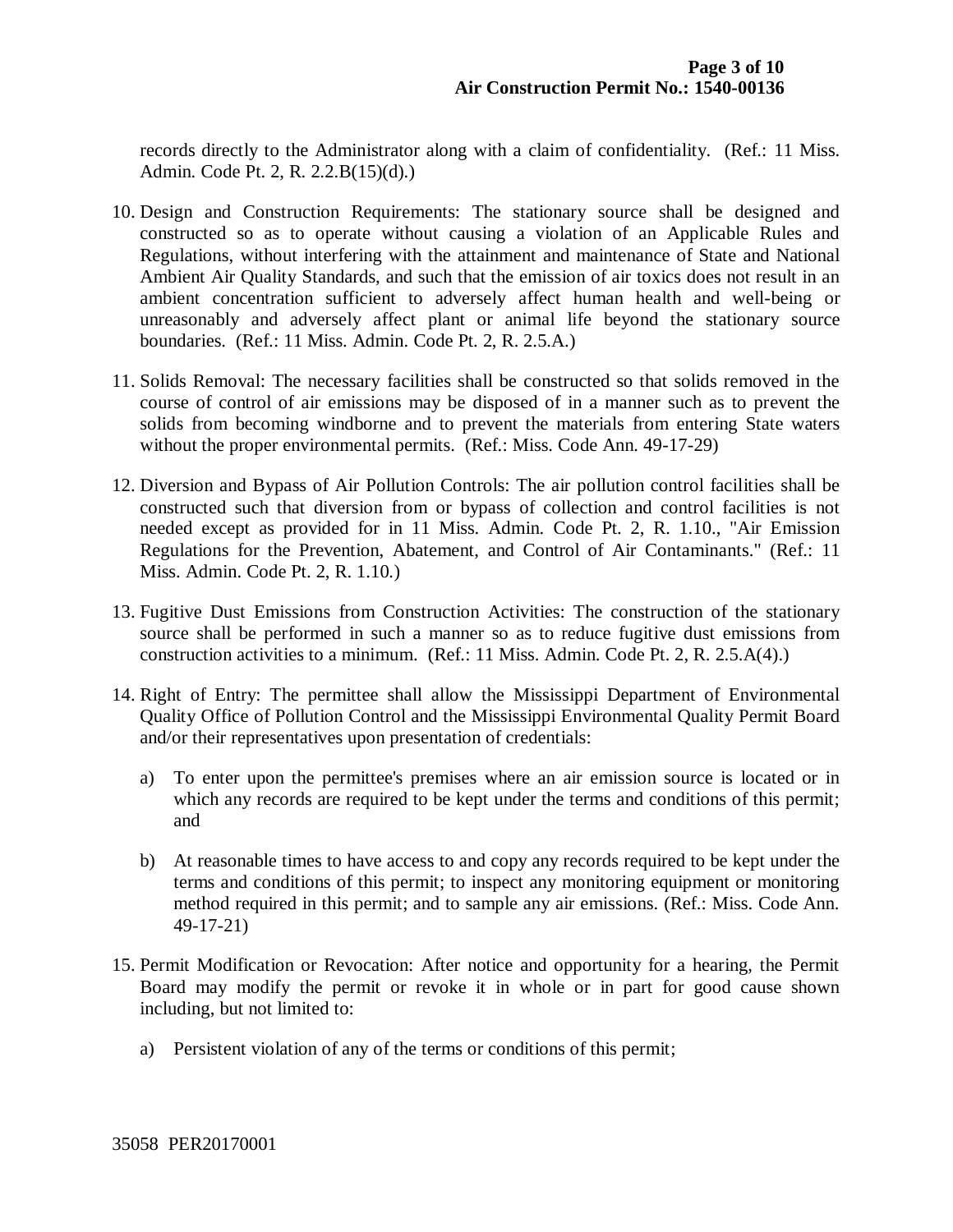- b) Obtaining this permit by misrepresentation or failure to disclose fully all relevant facts; or
- c) A change in federal, state, or local laws or regulations that require either a temporary or permanent reduction or elimination of previously authorized air emission.

(Ref.: 11 Miss. Admin. Code Pt. 2, R. 2.2.C.)

- 16. Public Record and Confidential Information: Except for data determined to be confidential under the Mississippi Air & Water Pollution Control Law, all reports prepared in accordance with the terms of this permit shall be available for public inspection at the offices of the Mississippi Department of Environmental Quality, Office of Pollution Control. (Ref.: Miss. Code Ann. 49-17-39)
- 17. Permit Transfer: This permit shall not be transferred except upon approval of the Permit Board. (Ref.: 11 Miss. Admin. Code Pt. 2, R. 2.16.B)
- 18. Severability: The provisions of this permit are severable. If any provision of the permit, or the application of any provision of the permit to any circumstances, is challenged or held invalid, the validity of the remaining permit provisions and/or portions thereof or their application to other persons or sets of circumstances, shall not be affected thereby. (Ref. 11 Miss. Admin. Code Pt. 2, R. 2.1.D(7).)
- 19. Permit Expiration: The permit to construct will expire if construction does not begin within eighteen (18) months from the date of issuance or if construction is suspended for eighteen (18) months or more. (Ref.: 11 Miss. Admin. Code Pt. 2, R. 2.5.C(1).)
- 20. Certification of Construction: A new stationary source issued a Permit to Construct cannot begin operation until certification of construction by the permittee. (Ref.: 11 Miss. Admin. Code Pt. 2, R. 2.5.D(3).)
- 21. Beginning Operation: Except as prohibited in Section 1, Condition 24 of this permit, after certification of construction by the permittee, the Permit to Construct shall be deemed to satisfy the requirement for a permit to operate until the date the application for issuance or modification of the Title V Permit or the application for issuance or modification of the State Permit to Operate, whichever is applicable, is due. This provision is not applicable to a source excluded from the requirement for a permit to operate as provided by 11 Miss. Admin. Code Pt. 2, R. 2.13.G. (Ref.: 11 Miss. Admin. Code Pt. 2, R. 2.5.D(4).)
- 22. Application for a Permit to Operate: Except as otherwise specified in Section 1, Condition 24 of this permit, the application for issuance or modification of the State Permit to Operate or the Title V Permit, whichever is applicable, is due twelve (12) months after beginning operation or such earlier date or time as specified in the Permit to Construct. The Permit Board may specify an earlier date or time for submittal of the application. Beginning operation will be assumed to occur upon certification of construction, unless the permittee specifies differently in writing. (Ref.: 11 Miss. Admin. Code Pt. 2, R. 2.5.D(5).)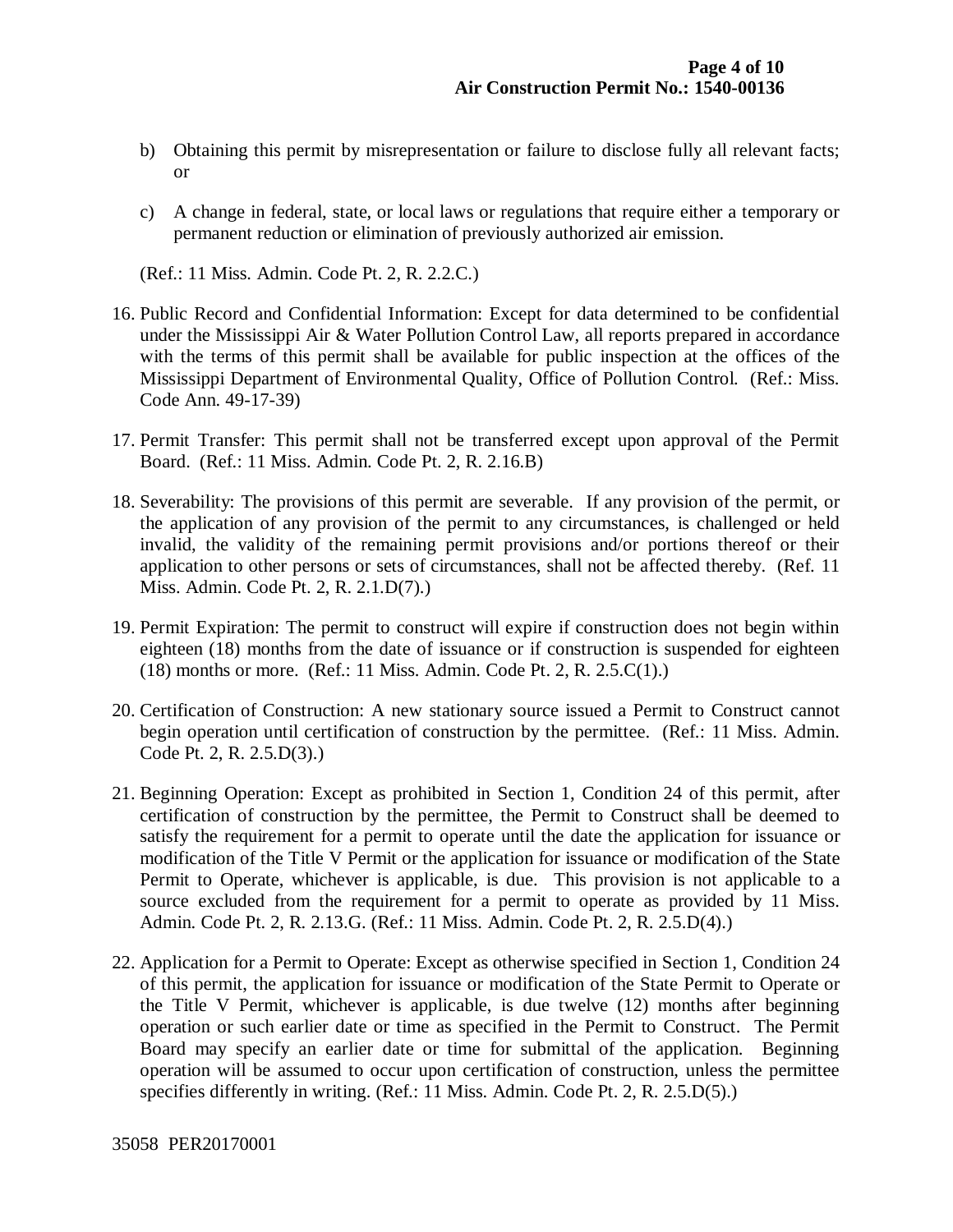- 23. Operating Under a Permit to Construct: Except as otherwise specified in Section 1, Condition 24 of this permit, upon submittal of a timely and complete application for issuance or modification of a State Permit to Operate or a Title V Permit, whichever is applicable, the applicant may continue to operate under the terms and conditions of the Permit to Construct and in compliance with the submitted application until the Permit Board issues, modifies, or denies the Permit to Operate. (Ref.: 11 Miss. Admin. Code Pt. 2, R. 2.5.D(6).)
- 24. Application Requirements for a Permit to Operate for Moderate Modifications: For moderate modifications that require contemporaneous enforceable emissions reductions from more than one emission point in order to "net" out of PSD/NSR, the applicable Title V Permit to Operate or State Permit to Operate must be modified prior to beginning operation of the modified facilities. (Ref.: 11 Miss. Admin. Code Pt. 2, R. 2.5.D(7).)
- 25. General Duty: All air emission equipment shall be operated as efficiently as possible to provide the maximum reduction of air contaminants. (Ref.: 11 Miss. Admin. Code Pt. 2, R.  $2.2.B(10)$ .
- 26. Deviation Reporting: Except as otherwise specified herein, the permittee shall report all deviations from permit requirements, including those attributable to upsets, the probable cause of such deviations, and any corrective actions or preventive measures taken. Said report shall be made within five (5) working days of the time the deviation began. (Ref.: 11 Miss. Admin. Code Pt. 2, R. 2.2.B(10).)
- 27. Compliance Testing: Regarding compliance testing:
	- a) The results of any emissions sampling and analysis shall be expressed both in units consistent with the standards set forth in any Applicable Rules and Regulations or this permit and in units of mass per time.
	- b) Compliance testing will be performed at the expense of the permittee.
	- c) Each emission sampling and analysis report shall include but not be limited to the following:
		- (1) detailed description of testing procedures;
		- (2) sample calculation(s);
		- (3) results; and
		- (4) comparison of results to all Applicable Rules and Regulations and to emission limitations in the permit.

(Ref.: 11 Miss. Admin. Code Pt. 2, R. 2.6.B(3), (4), and (6).)

35058 PER20170001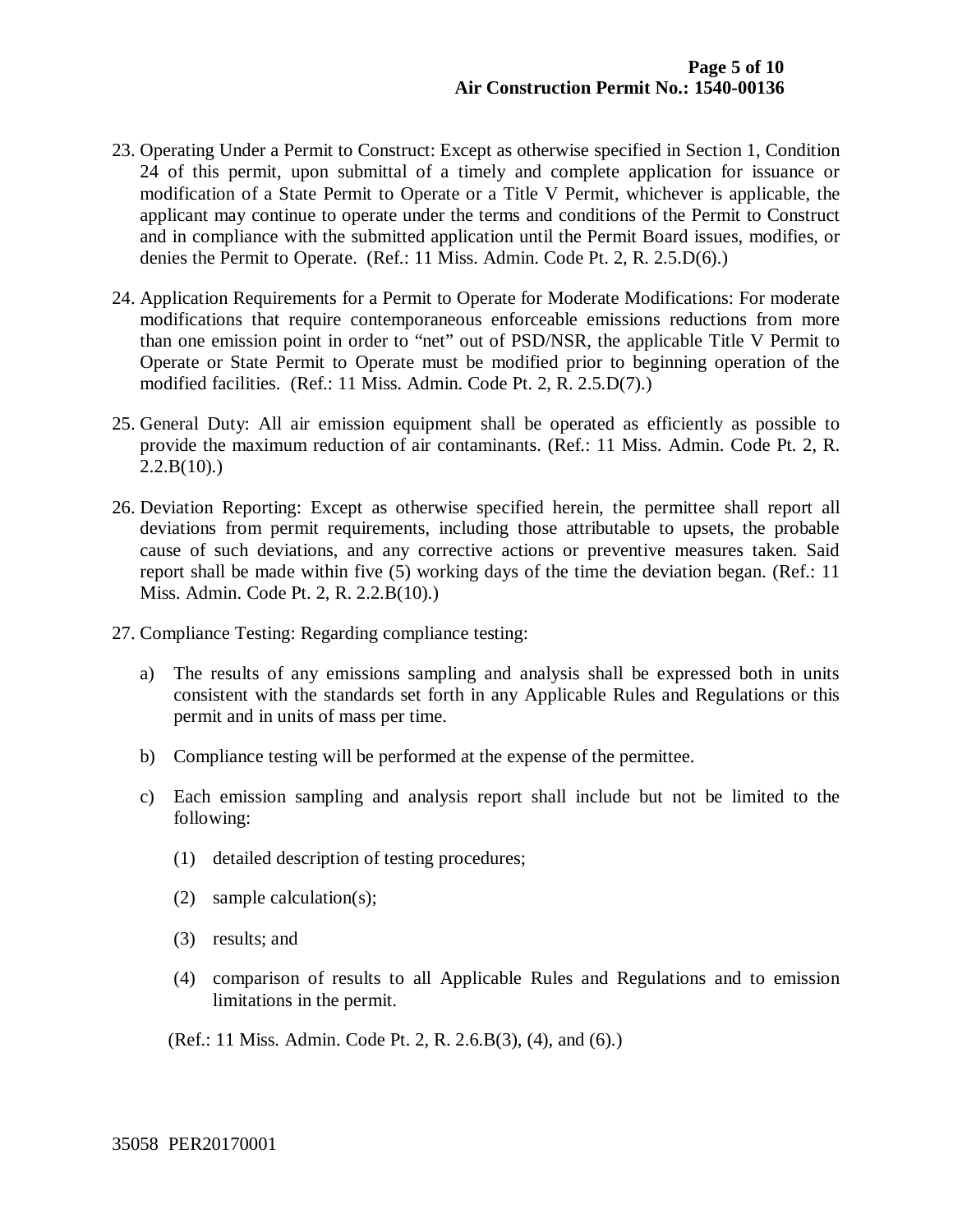#### **B. GENERAL NOTIFICATION REQUIREMENTS**

- 1. Within fifteen (15) days of beginning actual construction, the permittee must notify DEQ in writing that construction has begun. (Ref.: 11 Miss. Admin. Code Pt. 2, R. 2.5.C(2).)
- 2. The permittee must notify DEQ in writing when construction does not begin within eighteen (18) months of issuance or if construction is suspended for eighteen (18) months or more. (Ref.: 11 Miss. Admin. Code Pt. 2, R. 2.5.C(3).)
- 3. Upon the completion of construction or installation of an approved stationary source or modification, and prior to commencing operation, the applicant shall notify the Permit Board that construction or installation was performed in accordance with the approved plans and specifications on file with the Permit Board. (Ref.: 11 Miss. Admin. Code Pt. 2, R. 2.5.D(1) and (3).)
- 4. The Permit Board shall be promptly notified in writing of any change in construction from the previously approved plans and specifications or permit. If the Permit Board determines the changes are substantial, it may require the submission of a new application to construct with "as built" plans and specifications. Notwithstanding any provision herein to the contrary, the acceptance of an "as built" application shall not constitute a waiver of the right to seek compliance penalties pursuant to State Law. (Ref.: 11 Miss. Admin. Code Pt. 2, R.  $2.5.D(2)$ .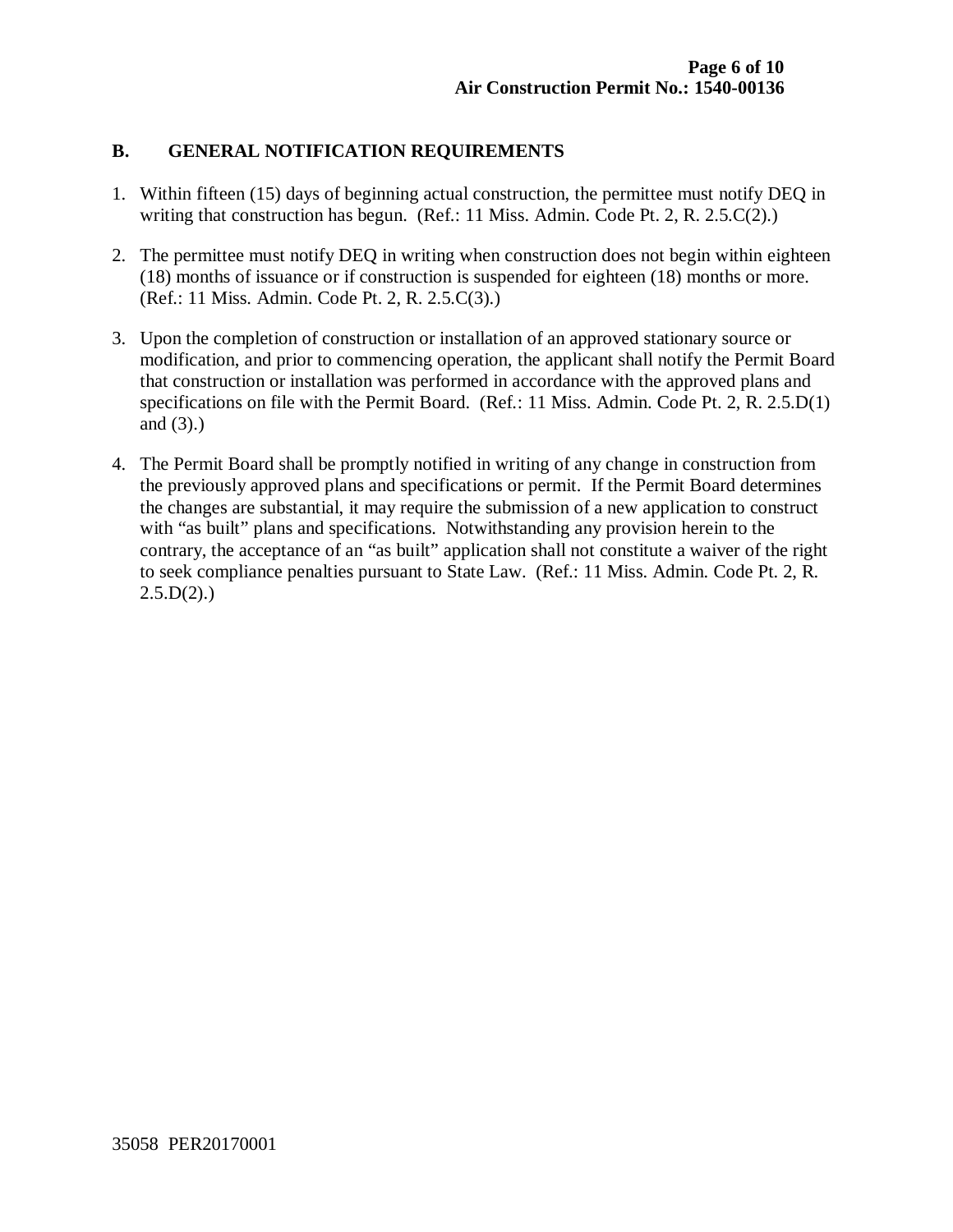#### **SECTION 2 EMISSION POINT DESCRIPTION**

The permittee is authorized to construct and operate, upon certification of construction, air emissions equipment, as described in the following table.

| <b>Emission</b><br>Point | <b>Description</b>                                                                                    |
|--------------------------|-------------------------------------------------------------------------------------------------------|
| $AA-003c$                | One (1) 1.36 MMBtu/hr natural gas-fired Water- and/or Solvent-Based Ink Press Dryer System            |
| $AA-003d$                | One (1) 0.682 MMBtu/hr natural gas-fired Water- and/or Solvent-Based Ink Press Bridge Dryer<br>System |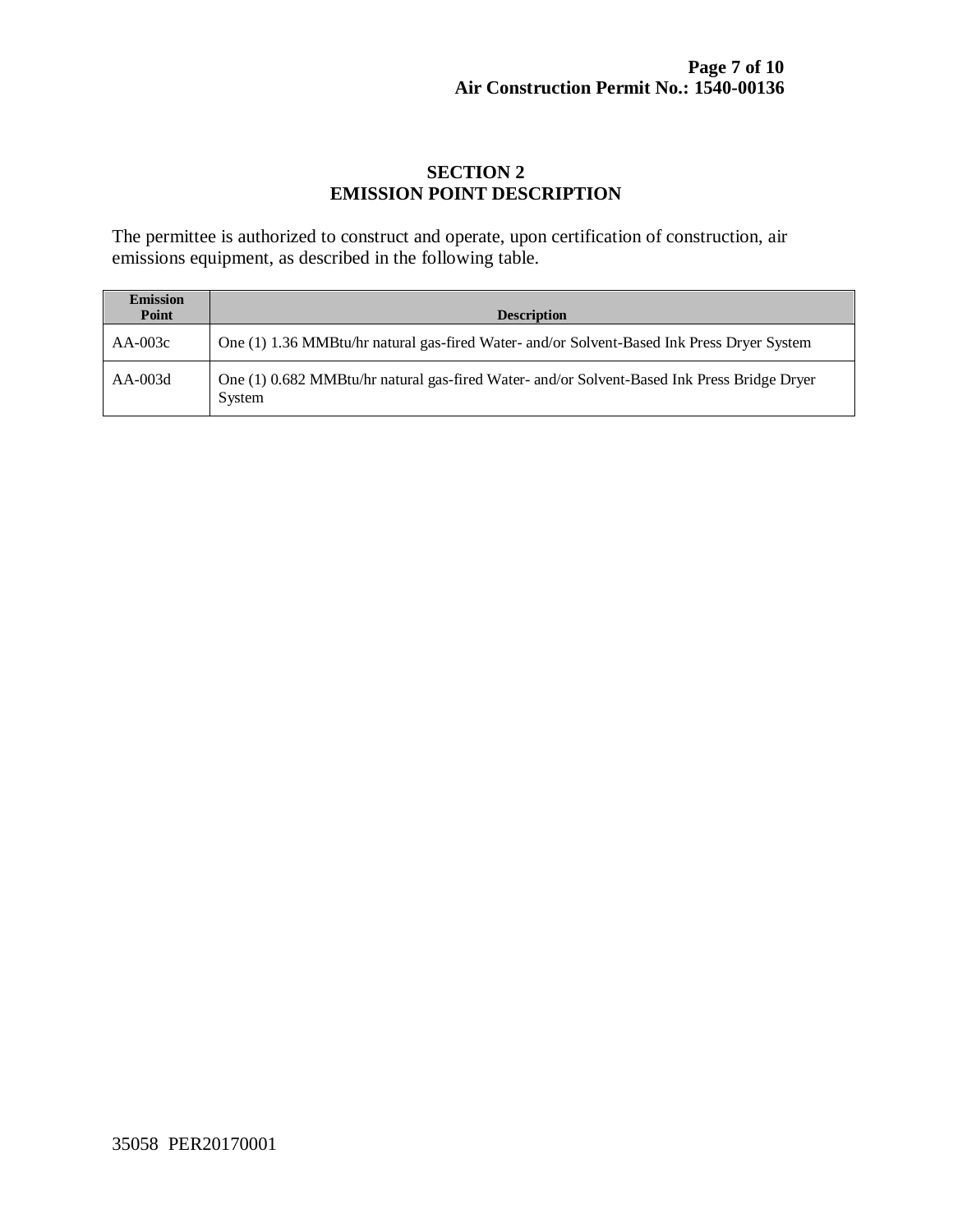| <b>Emission</b><br>Point   | <b>Applicable Requirement</b>                     | <b>Condition</b><br>Number(s) | Pollutant/<br><b>Parameter</b> | <b>Limitation/Standard</b>                                                                                                |
|----------------------------|---------------------------------------------------|-------------------------------|--------------------------------|---------------------------------------------------------------------------------------------------------------------------|
| $AA-003c$ and<br>$AA-003d$ | 11 Miss Admin. Code Pt.<br>2, R. 2.2.B(10).       | 3.1                           | Operating<br>Restriction       | Emissions from these units shall be<br>routed to RTO at all times units are<br>operating when using solvent-based<br>inks |
|                            | 11 Miss. Admin. Code<br>Pt. 2, R. $1.4.A(1)$ .    | 3.2                           | SO <sub>2</sub>                | 4.8 lbs/MMBtu                                                                                                             |
| $AA-003c$ and<br>$AA-003d$ | 11 Miss. Admin. Code<br>Pt. 2, R. $1.3.D(1)(a)$ . | 3.3                           | <b>PM</b>                      | 0.6 lbs/MMBtu                                                                                                             |
|                            | 11 Miss Admin. Code Pt.<br>2, R. 1.3.B.           | 3.4                           | Opacity                        | $<$ 40%                                                                                                                   |

#### **SECTION 3 EMISSION LIMITATIONS AND STANDARDS**

- 3.1 For Emission Points AA-003c and 003d, when solvent-based inks are being applied, emissions from the dryers shall be routed to Emission Point AA-003 (Regenerative Thermal Oxidizer) and the RTO shall be operated in accordance with the permit during these times ((Ref.: 11 Miss Admin. Code Pt. 2, R. 2.2.B(10).)
- 3.2 For Emission Points AA-003c and AA-003d, the maximum discharge of sulfur oxides from any fuel burning installation in which the fuel is burned primarily to produce heat or power by indirect heat transfer shall not exceed 4.8 pounds (measured as sulfur dioxide) per million BTU heat input. (Ref.: 11 Miss. Admin. Code Pt. 2, R. 1.4.A(1).)
- 3.3 For Emission Points AA-003c and AA-003d, the maximum permissible emission of ash and/or particulate matter from fossil fuel burning installations of less than 10 million BTU per hour heat input shall not exceed 0.6 pounds per million BTU per hour heat input. (Ref.: 11 Miss. Admin. Code Pt. 2, R. 1.3.D(1)(a).)
- 3.4 For Emission Points AA-003c and AA-003d, no person shall cause, allow, or permit the discharge into the ambient air from any point source or emissions, any air contaminant of such opacity as to obscure an observer's view to a degree in excess of 40% opacity, equivalent to that provided in Rule 1.3.A.(1). (Ref.: 11 Miss Admin. Code Pt. 2, R. 1.3.B.)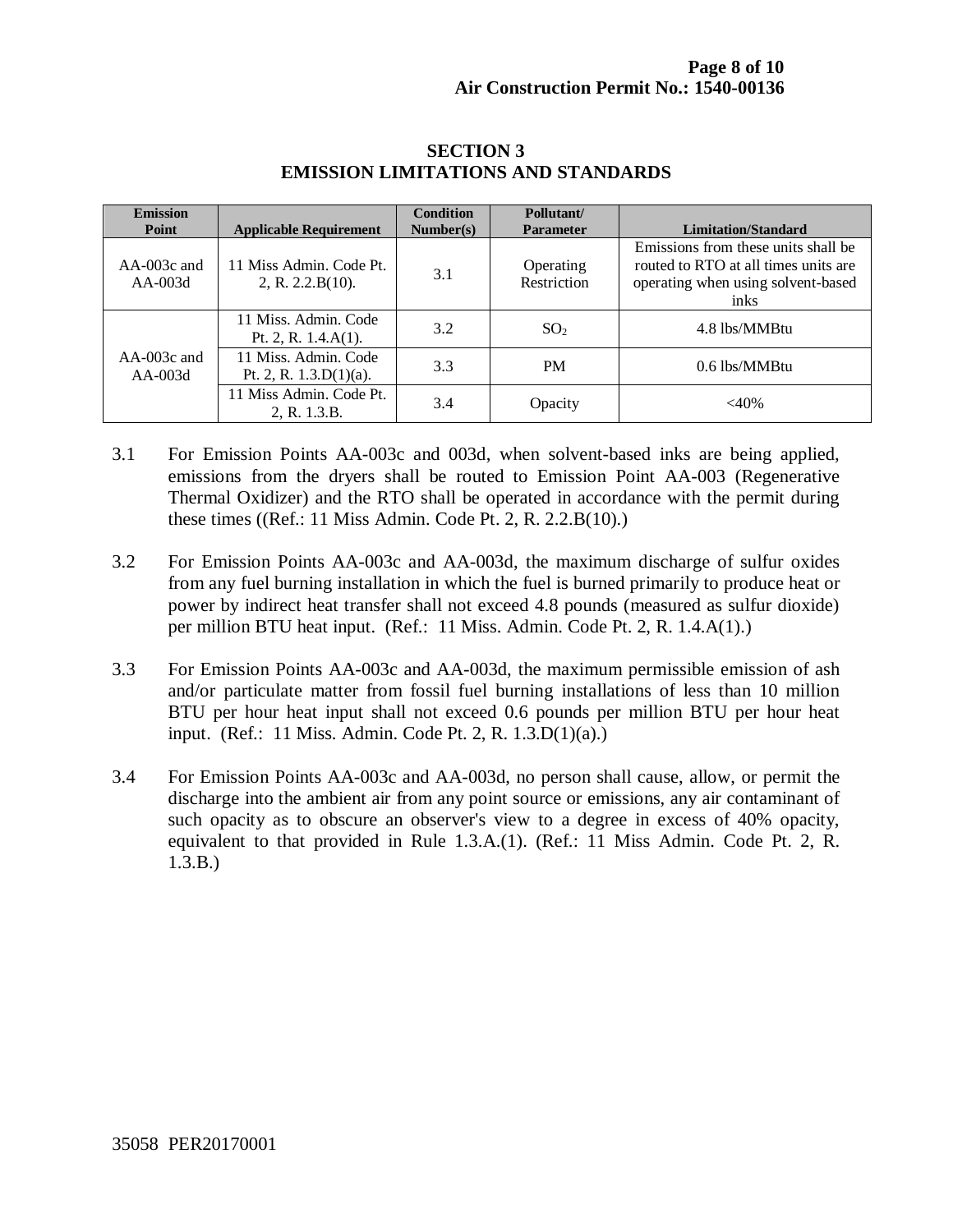#### **SECTION 5 MONITORING AND RECORDKEEPING REQUIREMENTS**

| <b>Emission</b>             | <b>Applicable Requirement</b>               | <b>Condition</b> | Pollutant/       | <b>Monitoring/Recordkeeping</b> |
|-----------------------------|---------------------------------------------|------------------|------------------|---------------------------------|
| Point                       |                                             | Number(s)        | <b>Parameter</b> | <b>Requirement</b>              |
| $AA-003c$<br>and<br>AA-003d | 11 Miss Admin. Code Pt. 2, R.<br>2.2.B(11). | 5.1              | Reports          | Construction                    |

5.1 Upon certification of construction and startup of operations, Emission Points AA-003c and AA-003d shall comply with the monitoring and recordkeeping requirements of the Synthetic Minor Operating Permit issued on {SMOP Permit Issuance Date}. (Ref.: 11 Miss Admin. Code Pt. 2, R. 2.2.B(11).)